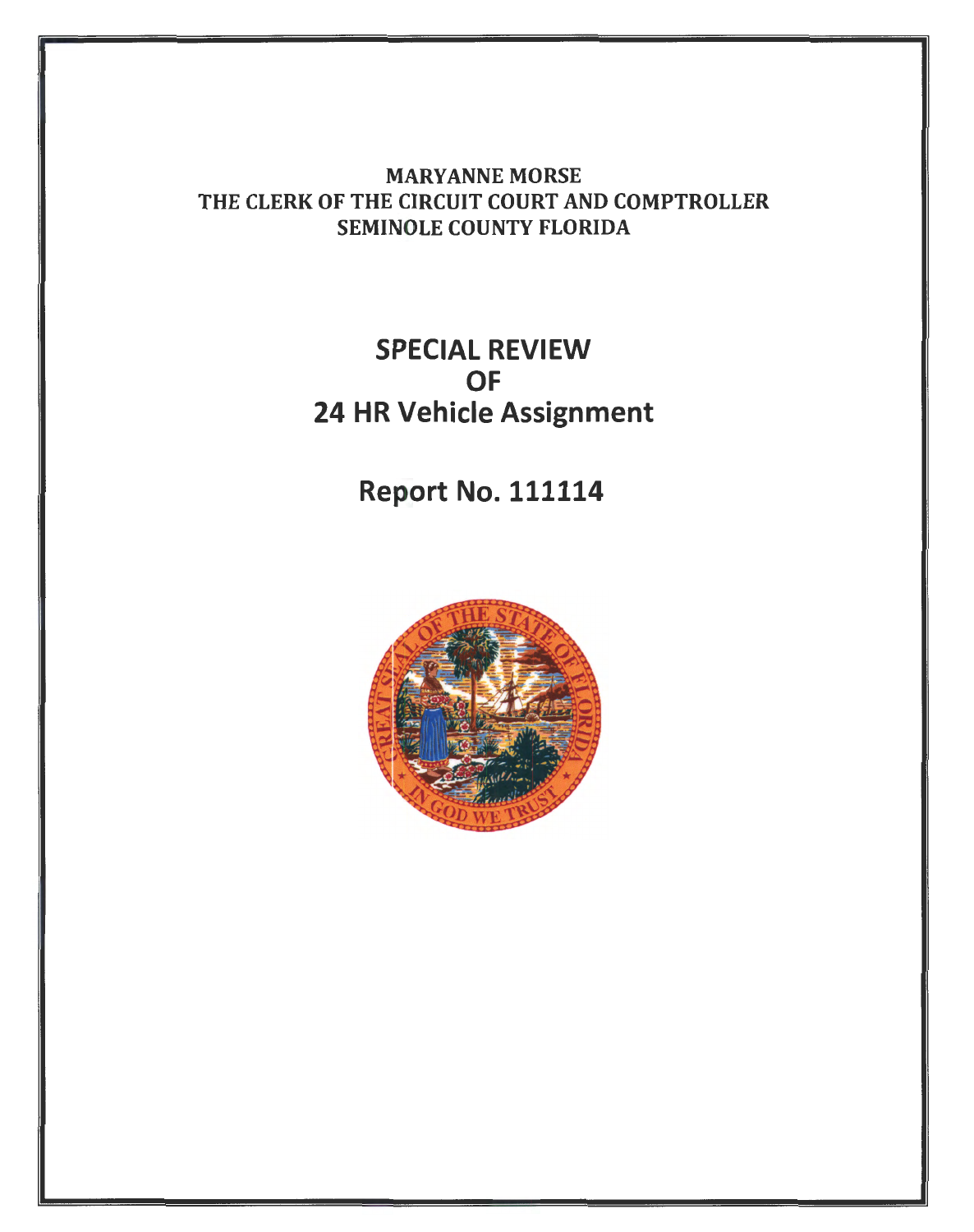## **DISTRIBUTION LIST**

#### **BOARD OF COUNTY COMMISSIONERS**

- Ms. Brenda Carey
- Mr. Lee Constantine
- Mr. Bob Dallari
- Mr. Carlton Henley
- Mr. John Horan

### **COUNTY MANAGER'S OFFICE**

Ms. Nicole Guillet Mr. Bruce McMenemy

### **PUBLIC WORKS DEPARTMENT**

Mr. Antoine Khoury

### **BOARD OF COUNTY COMMISSION RECORDS**

Ms. Jane Spencer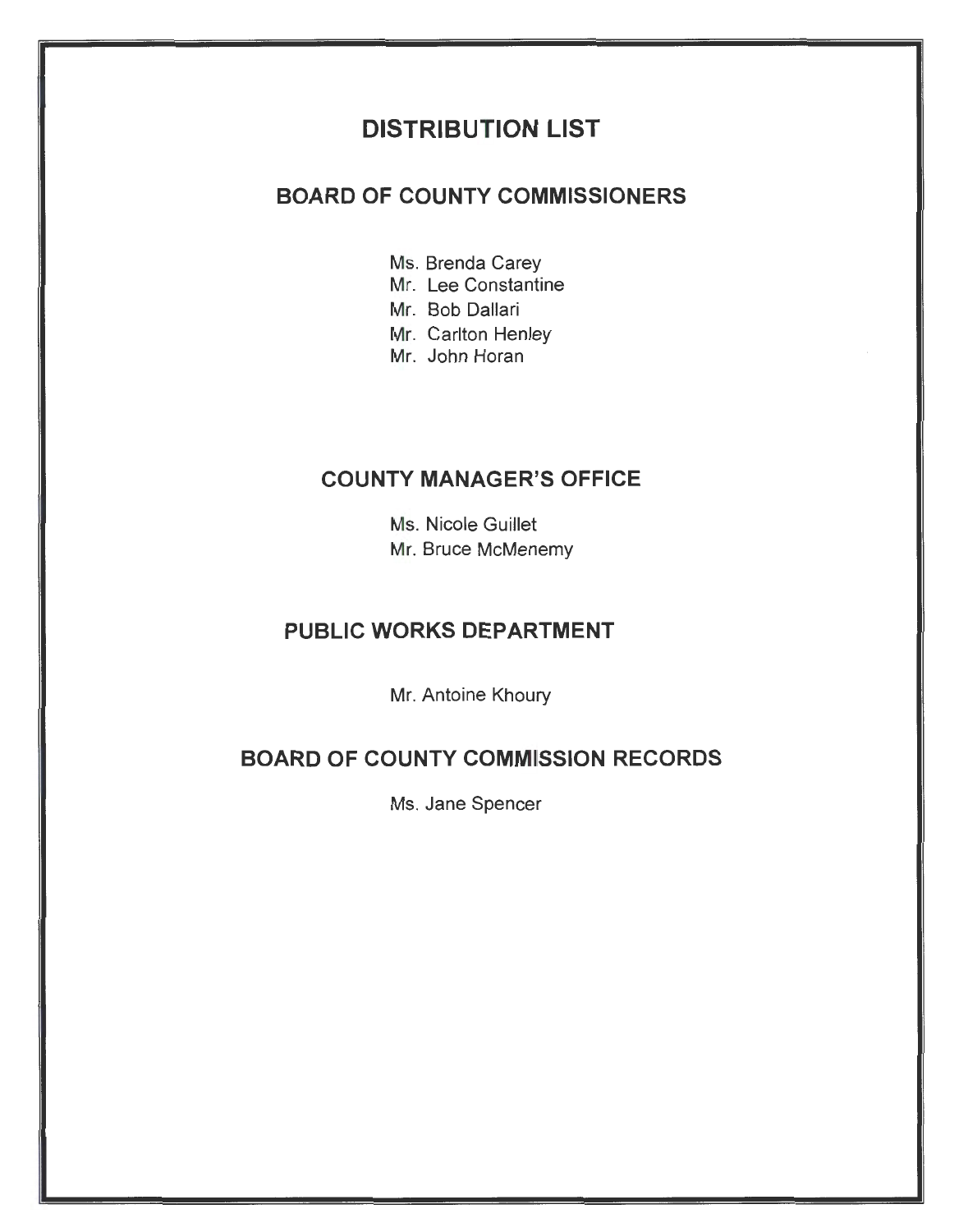

## **MARYANNE MORSE Clerk of the Circuit Court and Comptroller Seminole County, Florida**

# **TABLE OF CONTENTS**

|                                                                             | Page |
|-----------------------------------------------------------------------------|------|
| Background                                                                  | 1    |
| Scope and Methodology                                                       | 3    |
| <b>Overall Evaluation</b>                                                   | 3    |
| <b>FINDINGS AND RECOMMENDATIONS</b>                                         |      |
| 1. Update Administrative Code Section 34                                    | 4    |
| 2. 24 HR Request Forms and On-Call logs should<br>be complete and accurate. |      |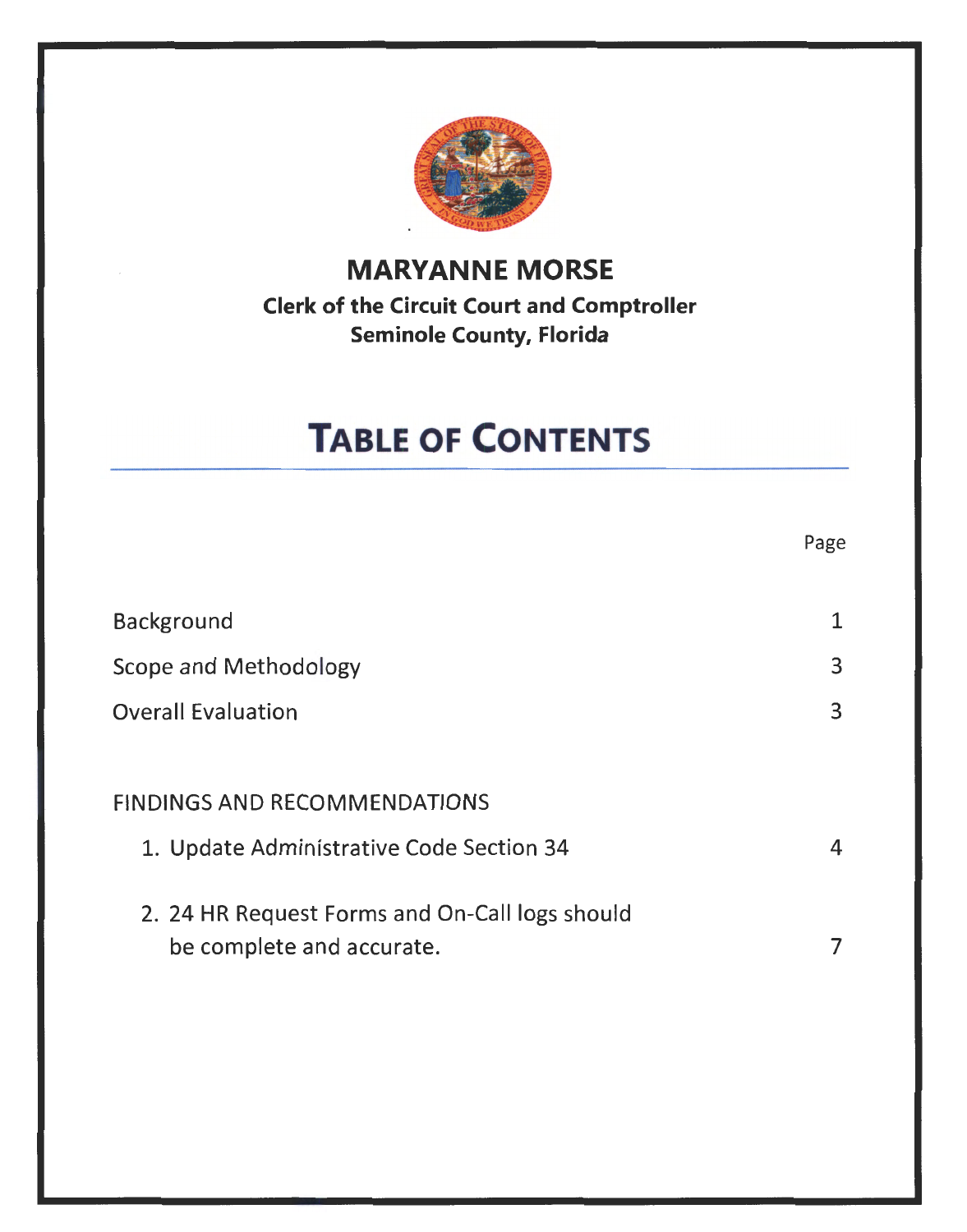## *Special Review of 24 HR Vehicle Assignment*

# *BACKGROUND*

There are currently 94 employees who have been assigned a county owned vehicle to use on a 24 hour basis:

- 20 of 94 (21%} are assigned on a permanent basis, which means they are allowed to commute to and from work each day; and,
- 75 of 94 (79%} are classified as rotating assignment. These vehicles are only allowed to be taken home when the employee is on-call.

Other than the commuting to and from work, the employees are not allowed to use the vehicles for any other personal travel.

| <b>Department</b>         | <b>Assignment</b> | <b>Total</b><br><b>Assignments</b> |
|---------------------------|-------------------|------------------------------------|
|                           |                   |                                    |
| <b>Public Works</b>       | Rotating          | 38                                 |
|                           | Permanent         | $\mathbf{1}$                       |
|                           |                   |                                    |
| <b>Public Safety</b>      | Rotating          | 0                                  |
|                           | Permanent         | 5                                  |
|                           |                   |                                    |
| Environmental             | <b>Rotating</b>   | 22                                 |
| <b>Service</b>            | Permanent         | $\overline{2}$                     |
|                           |                   |                                    |
| $\mathsf{I}^{\mathsf{T}}$ | <b>Rotating</b>   | 15                                 |
|                           |                   |                                    |
| Developmental             | Permanent         | 11                                 |
| Service                   |                   |                                    |
|                           | <b>TOTAL</b>      | 94                                 |
|                           |                   |                                    |

The following exhibit lists in total the vehicle assignments by department.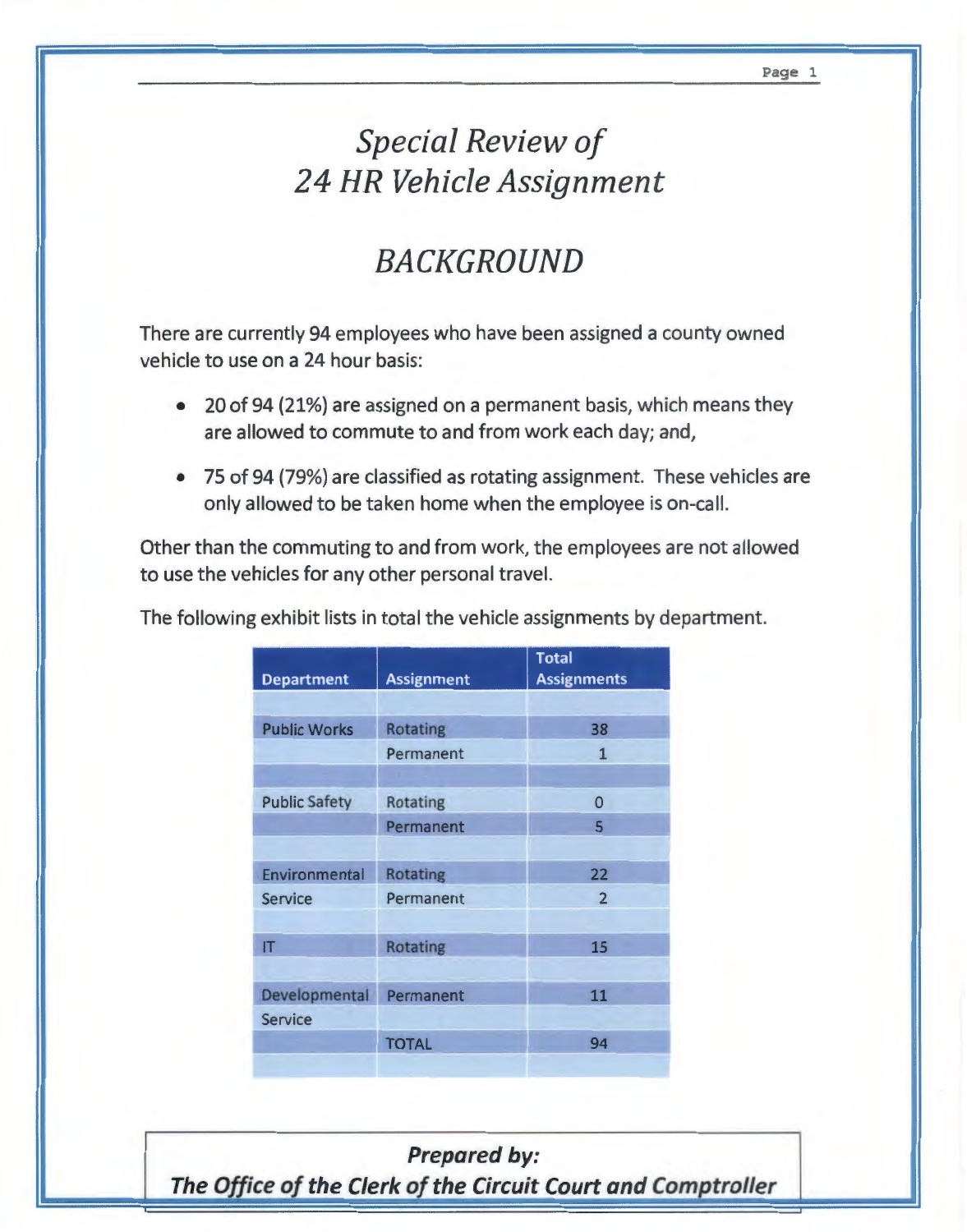The administrative code defines the criteria that must be met.

Per Administrative Code Section 34 (F) (5) (D):

"The assignment to an employee for use of a County vehicle on a twenty-four hour basis may be made if one or more of the following criteria are met:

- 1. An assigned on-call employee is called out for bona fide emergencies on an average of four (4) times per month for the preceding three (3) month period. The on-call employee must be specifically on call for emergencies and require transportation and tools or equipment on board the vehicle to perform his or her emergencies duties.
- 2. Use of a marked 24-hour County response vehicle will reduce the County's liability during a bona fide emergency response affecting Public Safety in the areas of fire suppression, emergency medical response, accidents, severe weather, loss of roadway, loss of traffic signals or barricades, or sever water or sewer disruption, or storm water wash outs. In every case this need will attempt to be filled by assigning a minimum rotating staff to an on-call assignment with a County vehicle.
- 3. The employee is in an administrative or executive position which requires regular weekend and/or evening attendance at public meetings or functions.
- 4. The employee has been provided with a County vehicle as part of an employment agreement or contract as approved by the County Manager.

The review that follows addresses compliance with this policy.

## **Prepared by:**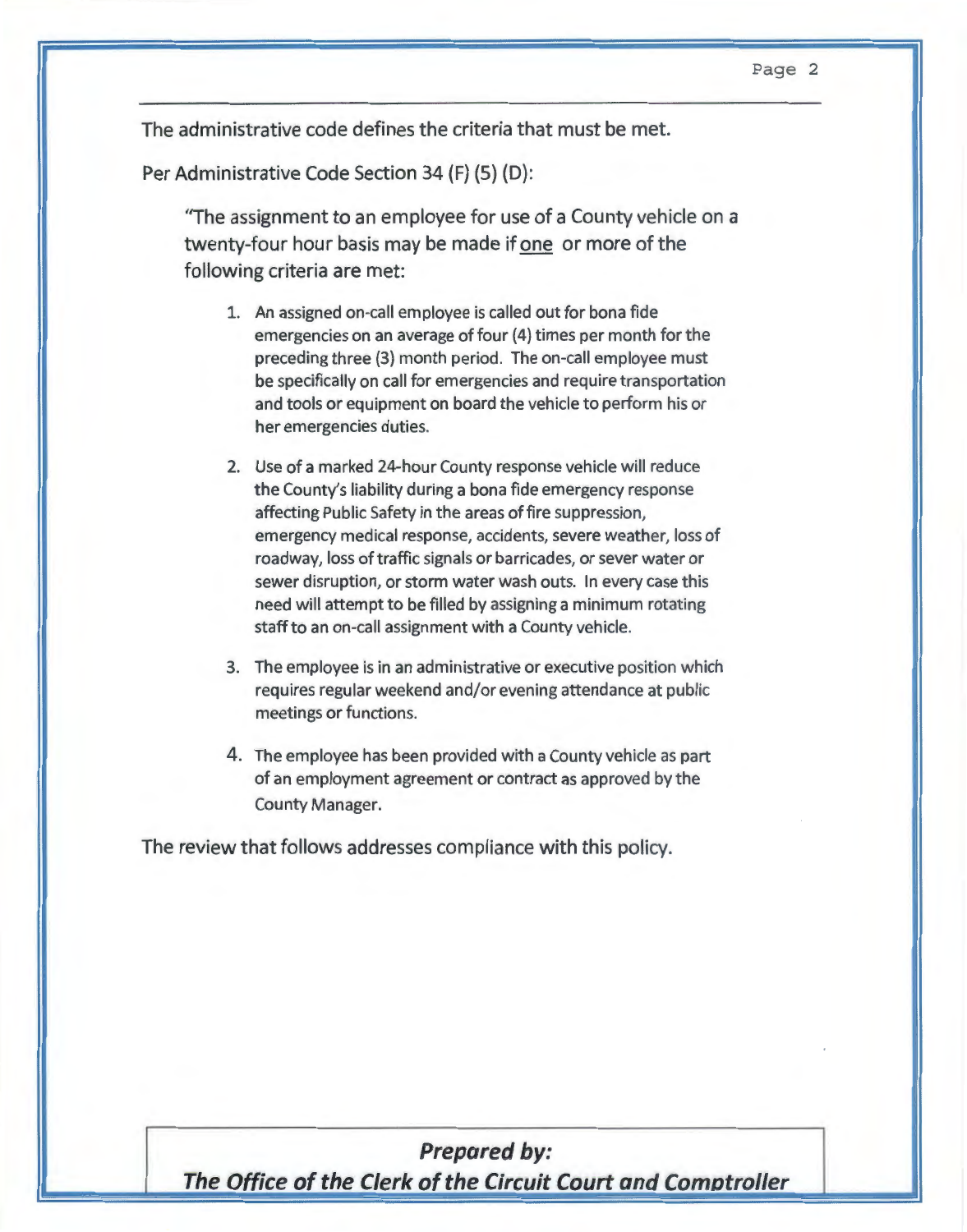# *Scope and Methodology*

The scope of this review included the vehicles assigned to employees and classified as 24 HR Vehicle Assignment; this includes permanent assignments and those on rotating assignments. All records relating to vehicle assignments were subject to our review. Included in this review:

- Review of the county policy;
- Review of the assignments and justification; and,
- Compliance with policy.

The objective is to determine if the administrative controls over the assignment of 24 HR Vehicles is adequate and in compliance with county policy and other governmental regulations.

# *Overall Evaluation*

The internal administrative controls do not ensure compliance with the intent of the administrative code. The code should be updated to ensure compliance with IRS regulations. The following opportunities for improvements should be considered:

- Update Administrative Code Section 34; and,
- 24 Hour Request Forms should be complete and accurate.

### **Prepared by:**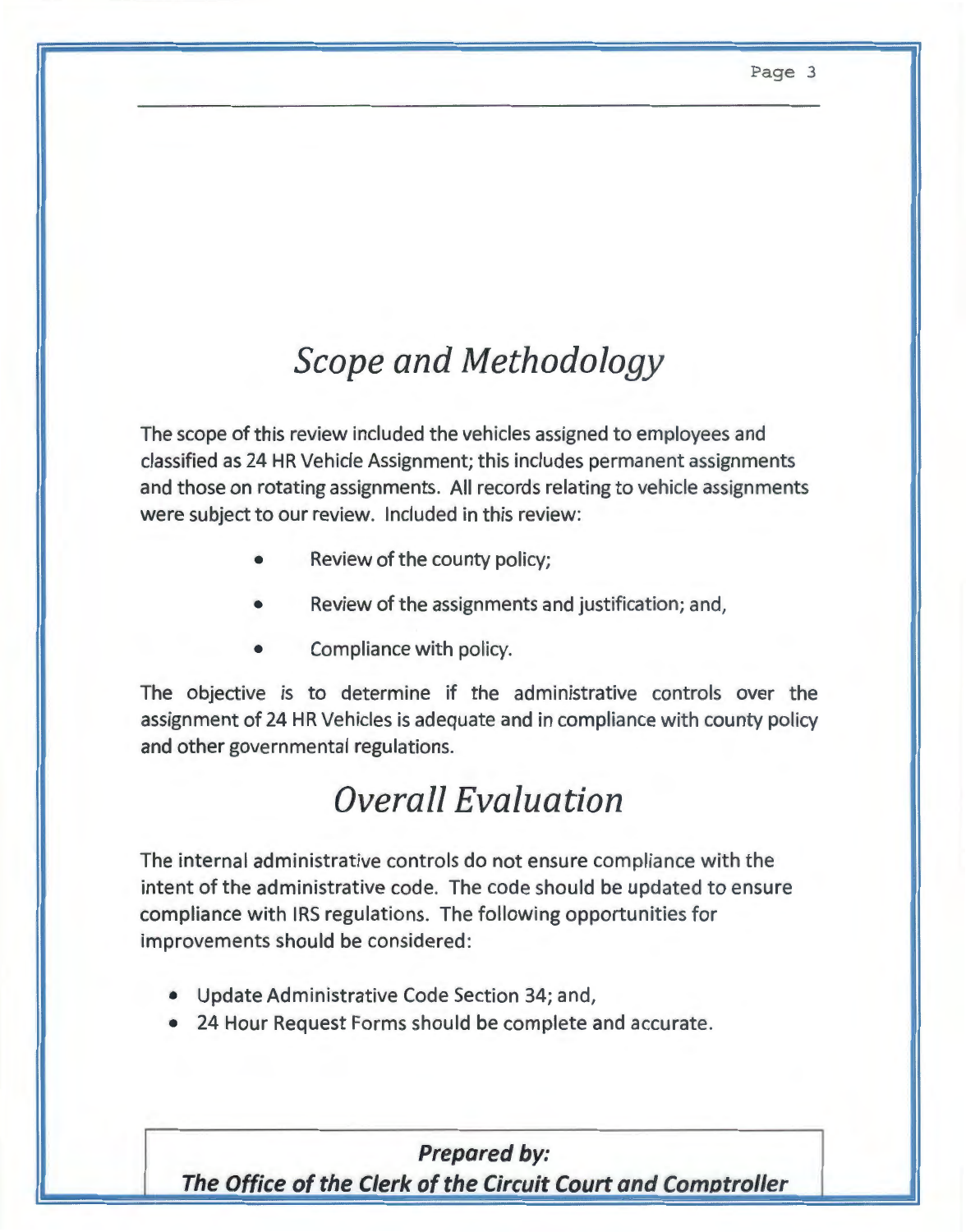# **Opportunities for Improvements**

## *1.* **Update Administrative Code Section 34.**

A county owned 24 HR (take-home) vehicle is considered a fringe benefit. The county, for example, provides an employee a fringe benefit when the employee is allowed to use the vehicle to commute to and from work. This fringe benefit in many cases is a tax liability.

The current policy (Administrative Code Section 34} does not address in sufficient detail the regulations as set forth by the Internal Revenue Service (IRS) regarding government owned vehicles that are provided to employees. According to IRS Publication 15-B, qualified non-personal use vehicles generally include the following vehicles:

- Clearly marked police, fire, or public safety officer vehicles. The employee must be on call, required to commute in the vehicle, and be prohibited from personal travel **outside the jurisdiction.**
- Unmarked vehicles used by law enforcement officers if the use is officially authorized
- Qualified specialized utility repair truck
- An ambulance or hearse for its specific purpose
- Any vehicle designed to carry cargo with a loaded gross vehicle weight over 14,000 pounds
- Delivery trucks with seating for the driver only, or the river plus a folding jump seat
- A passenger bus with a capacity of at least 20 passengers used for its specific purpose
- Construction or specially designed work vehicles, (i.e. bucket truck, dump trucks, cement mixers, forklifts, garbage trucks)

## **Prepared by:**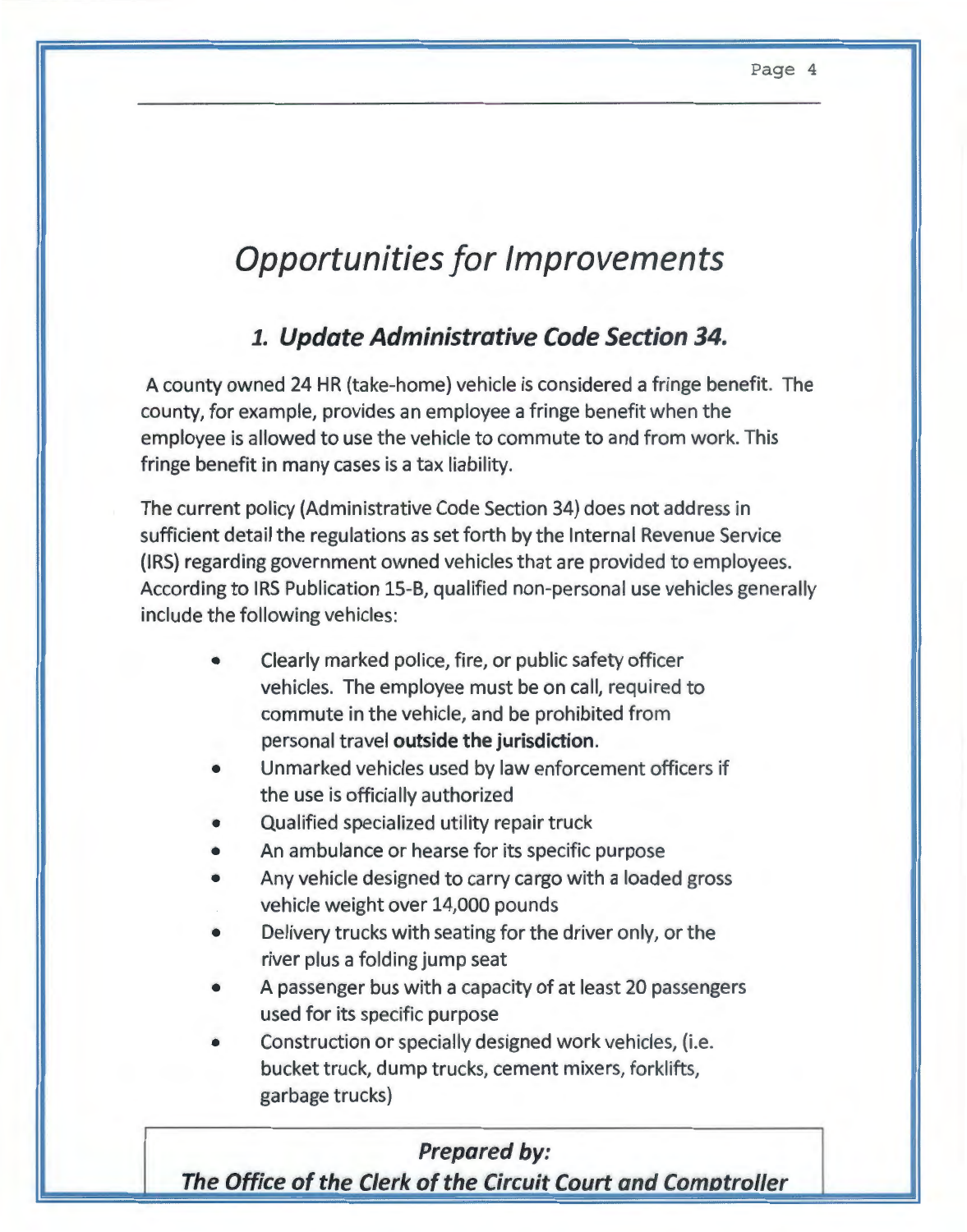- School buses
- Tractors, combined and other special-purpose farm vehicles.

Also, according to IRS regulations if you provide an employee with a vehicle that does meet the qualified non-personal use criteria, the personal use of the vehicle is a taxable fringe benefit. It is the employer's responsibility to determine the actual value of this fringe benefit and to include the taxable portion in the employee's income.

The County uses the "Commuting Rule" to determine the taxable value to be added to the employee's payroll. Each payroll period, the employee records the number of trips to /and from home and work. This number of trips is multiplied by \$1.50; this is the taxable value that is added to the employee's payroll summary.

As noted above, the regulation does not allow exempt status for personal travel outside of the jurisdiction for non-personal use vehicles. These requirements (travel outside of jurisdiction) are not addressed in Administrative Code 34.

Based on the IRS tax regulation, the following employees should have had a taxable fringe benefit cost added to their payroll stub. Five drive outside the jurisdiction (Kissimmee, Deltona, and Orange City). The others drive F-150s. By IRS definition, these vehicles are considered personal vehicles; consequently, there is also a taxable fringe benefit.

| <b>Employee</b>         | <b>Division</b>      | <b>BCC</b><br><b>Number</b> | <b>Type of Vehicle</b> | <b>Home</b><br><b>Address</b> |
|-------------------------|----------------------|-----------------------------|------------------------|-------------------------------|
| T. Stone                | <b>Public Safety</b> | 4008                        | 2006 Ford Explorer     | <b>Kissimmee</b>              |
| T. Oliveras             | <b>Public Safety</b> | 06419                       | 2005 Ford Escape       | Oviedo                        |
| S. Bateman              | <b>Public Safety</b> | 06415                       | 2005 Ford Escape       | Deltona                       |
| H. Mueller              | Developmental        | 7334                        | 2006 Ford F-150        | Sanford                       |
| S. Frazier              | Developmental        | 6584                        | 2006 Ford F-150        | Deltona                       |
| <b>Bob Gallagher</b>    | Developmental        | 6070232                     | 2006 Ford F-150        | <b>Lake Mary</b>              |
| <b>Edward Hoffer</b>    | Developmental        | 780119                      | 2008 Ford F-150        | <b>Deltona</b>                |
| <b>Raymond Converse</b> | Developmental        | 780120                      | 2008 Ford F-150        | Maitland                      |
| John Burris Jr          | Developmental        | 7331                        | 2006 Ford F-150        | Longwood                      |
|                         |                      |                             |                        |                               |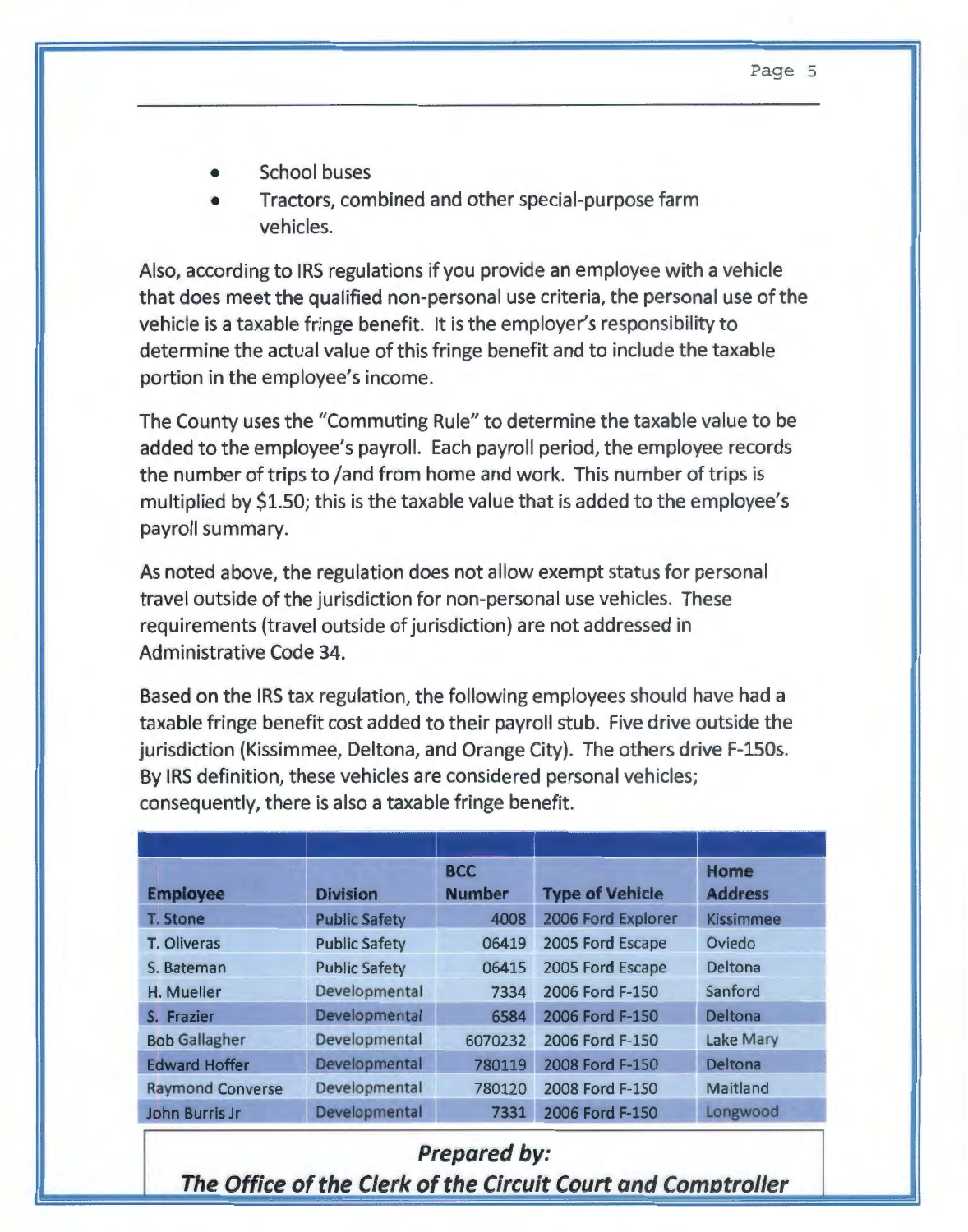Page 6

| <b>William Locus</b>   | Developmental | 49617   | 2008 Ford F-150 | <b>Winter Springs</b> |
|------------------------|---------------|---------|-----------------|-----------------------|
| <b>David Robertson</b> | Developmental | 6070231 | 2008 Ford F-150 | Geneva                |
| James Sorg             | Developmental | 7332    | 2006 Ford F-150 | <b>Orange City</b>    |
| <b>Jason Rucker</b>    | Developmental | 6585    | 2006 Ford F-150 | Geneva                |
| <b>Steve Ammon</b>     | Developmental | 7328    | 2006 Ford F-150 | Sanford               |

By not having the proper tax status of each employee, some employees might not be receiving the proper recording of taxable income.

#### **Recommendation**

- 1. Update administrative code to include the definitions included in tax regulations.
- 2. Travel outside of jurisdiction should be coded (Code 901) on trip report as taxable to be processed by County Finance.

The divisions responsible should immediately amend the time sheet summary reports with the proper summary of trips to and from home (Code 901) for the year 2014. Based on the amended report, County Finance should update the employee's payroll summary.

#### **Management Response to Recommendation to #1**

Public Works concurs with this recommendation. Fleet is currently working with the Clerk's Office to fine tune and ultimately submit language to be added to Administrative Code Section 34 under 34.25 Vehicle Policy, Section D Monitoring Utilization of Vehicles, Item Number 3.

### **Management Response to Recommendation to #2**

Public Works concurs with this recommendation. Per Fleet's discussion with the Clerk's Office, once the individual divisions submit revised time sheet summary reports, County Finance will update the employee's payroll summary.

### **Management Response to Recommendation to #3**

Public Works concurs with this recommendation. Per Fleet's discussion with the Clerk's Office, once the individual divisions submit the revised time sheet summary reports, County Finance will update the employee's payroll summary. It is the responsibility of each division to properly record employee trip reports on the timesheets submitted to County Finance.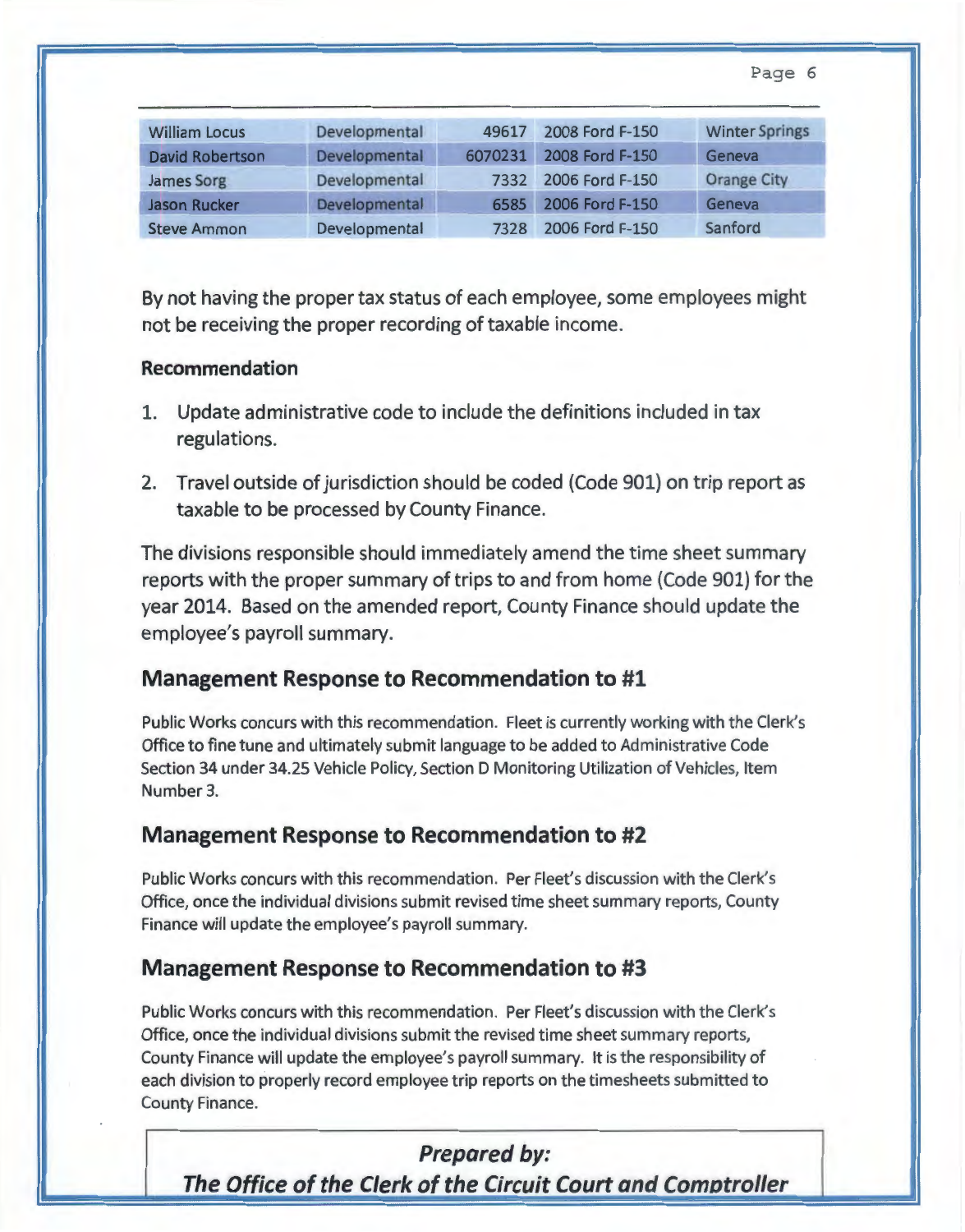## **2. 24 HR Request Forms and On-Call logs should be complete and accurate.**

Per Administrative Code 34 (F) (5) (d):

"The assignment to an employee for use of a County Vehicle on a twenty-four hour basis may be made if one or more of the following criteria are met:

(1) An assigned on-call employee is called out for bona fide emergencies on an average of four (4) times per month for the preceding three (3} month period. The on-call employee must be specifically on call for emergencies and require transportation and tools and equipment on board the vehicle to perform his or her emergency duties."

To effectively administer these vehicle assignments, the Public Works Fleet Division needs to be provided with fully completed 24 Hour Request forms that have all the necessary information on it. We noted 17 of these forms in the files did not have the employee's complete home address. In these cases, the employee merely left off the city. Although minor, this information might be needed if management needs to locate a vehicle.

We also noted that the on-call logs were not current; most reporting only through September 2013.

Moreover, 46 of 94 (49%) employees didn't even submit logs. The list of the 46 employees is noted below. On- call logs should be submitted to Fleet at least quarterly by all employees.

#### **Prepared by:**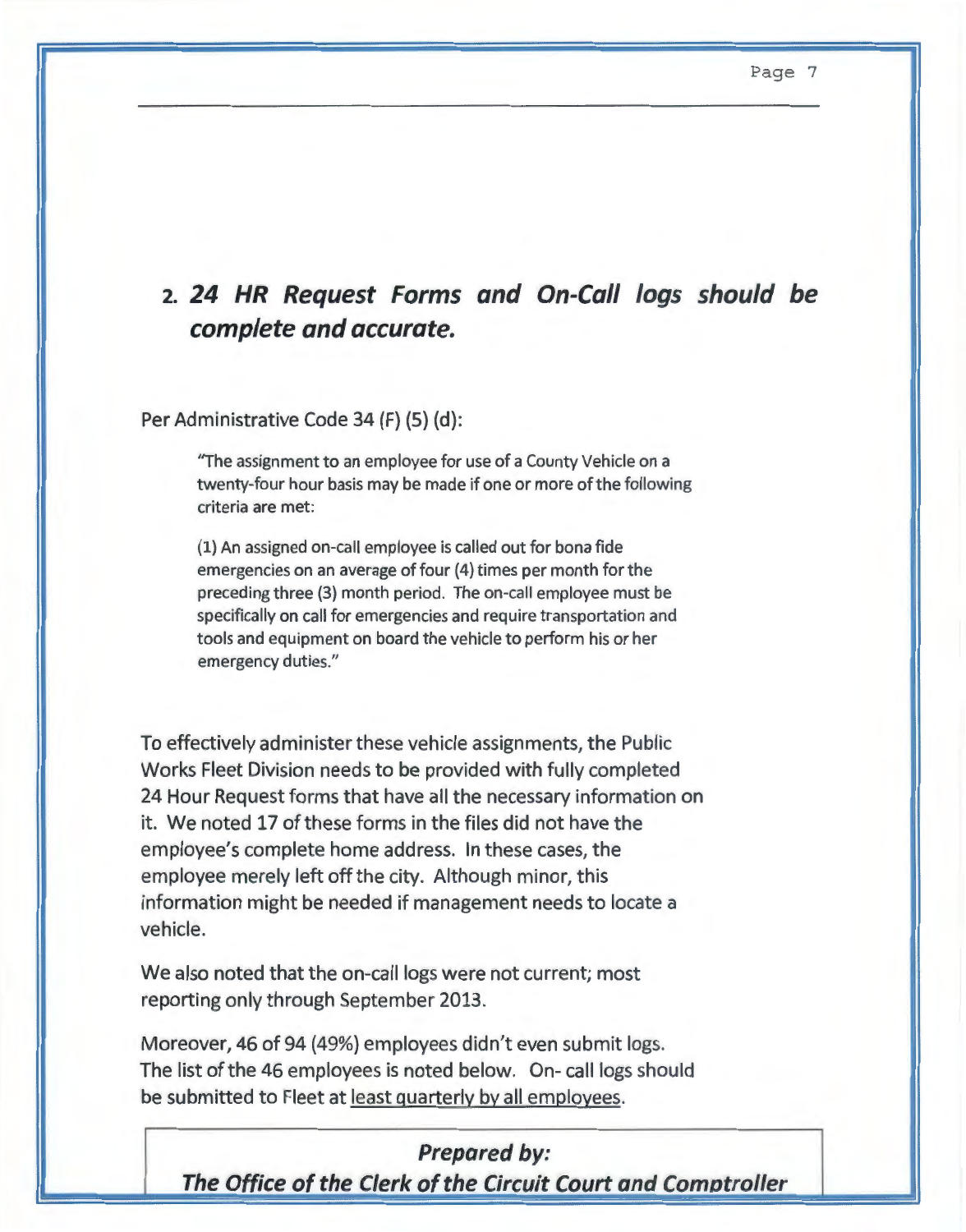Management should stand firm on this requirement. For example, the logs completed for the period October 1st 2014 thru December 31, 2014 should be remitted to Fleet by January 10<sup>th</sup>, 2015.

| <b>Employee</b>         | <b>Department</b>             |
|-------------------------|-------------------------------|
| <b>Howard Mueller</b>   | <b>Developmental Services</b> |
| <b>Stephen Frazier</b>  | Developmental Services        |
| <b>Bob Gallagher</b>    | <b>Developmental Services</b> |
| <b>Edward Hoffer</b>    | <b>Developmental Services</b> |
| <b>Raymond Converse</b> | <b>Developmental Services</b> |
| John Burris Jr          | <b>Developmental Services</b> |
| <b>William Locus</b>    | <b>Developmental Services</b> |
| <b>David Robertson</b>  | Developmental Services        |
| <b>James Sorg</b>       | Developmental Services        |
| <b>Jason Rucker</b>     | Developmental Services        |
| <b>Steve Ammon</b>      | Developmental Services        |
| <b>Byron Phillips</b>   | <b>Information Technology</b> |
| <b>Doug Hibbets</b>     | <b>Information Technology</b> |
| <b>Ryan Calhoun</b>     | <b>Information Technology</b> |
| <b>Harold Micheo</b>    | <b>Information Technology</b> |
| <b>Herb Reed</b>        | <b>Information Technology</b> |
| <b>Joe Dual</b>         | <b>Information Technology</b> |
| <b>Tommy Oliveras</b>   | <b>Information Technology</b> |
| <b>Steve Bateman</b>    | <b>Information Technology</b> |
| <b>Juan Hofle</b>       | <b>Information Technology</b> |
| <b>Georffrey Durand</b> | <b>Information Technology</b> |
| <b>Tommy Mitchell</b>   | <b>Information Technology</b> |
| <b>Jorge Riviera</b>    | <b>Information Technology</b> |
| <b>Johnny Diaz</b>      | <b>Information Technology</b> |
| <b>Richard Ruiz</b>     | <b>Information Technology</b> |
| <b>Richard Stover</b>   | <b>Public Safety</b>          |
| <b>Leanna Mims</b>      | <b>Public Safety</b>          |
| <b>Al Stover</b>        | <b>Public Safety</b>          |
| <b>Tad Stones</b>       | <b>Public Safety</b>          |
| <b>Matt Nabicht</b>     | <b>Public Works</b>           |
| <b>Steve Evan</b>       | <b>Public Works</b>           |
| <b>Derek Grieve</b>     | <b>Public Works</b>           |
| <b>Joe Hammett</b>      | <b>Public Works</b>           |
| <b>Willie Jarrells</b>  | <b>Public Works</b>           |
| Joely Boyd              | <b>Public Works</b>           |